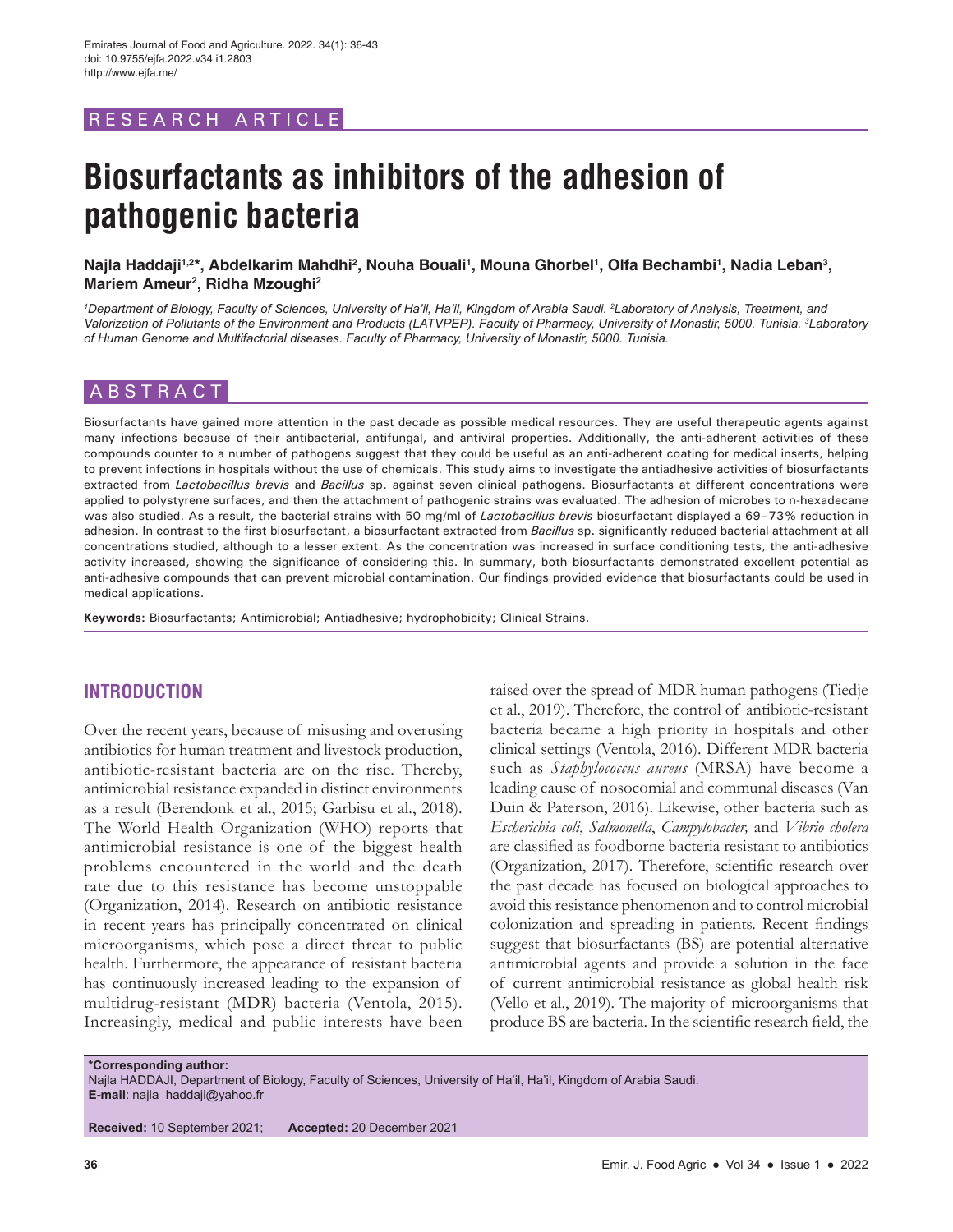most commonly studied bacteria include *Pseudomonas* spp., *Acinetobacter* spp., *Bacillus* spp., and *Arthrobacter* spp. In the food industry, however, these compounds are unsuitable due to their pathogenic nature. Due to the health benefits of probiotic bacteria, their application as non-diseaseproducing, secure microorganisms has attained significant consideration in the production of BS (Hajfarajollah, Eslami, Mokhtarani, & Akbari Noghabi, 2018). By definition, BS is derived from a surfactant that is a molecule with emulsifying properties and reduces the surface tension between surfaces (Akbari, Abdurahman, Yunus, Fayaz, & Alara, 2018). The microbial surfactant molecules consist of a variety of molecules, such as glycolipids, lipopeptides, polysaccharide-protein complexes, proteins, lipopolysaccharides, phospholipids, fatty acids, and neutral lipids (Van Hamme, Singh, & Ward, 2006). Consequently, BS has important physiological properties and functions, such as the ability to enhance the area and bioavailability of hydrophobic water-insoluble substrates, to bind heavy metals, to inhibit bacterial pathogens, to detect quorums, and to form biofilms (Singh & Cameotra, 2004).

Biofilms are conglomerates of bacteria protected by polysaccharide extracellular matrices that selfassemble (Sambanthamoorthy, Feng, Patel, Patel, & Paranavitana, 2014). Biofilms remain a matter of concern for the medical and food industries due to the ability of bacteria to colonize medical devices and food processing surfaces to alter their properties. Indeed, pathogenic bacteria can be released from them, making them a major source of contamination. In addition, their antimicrobial resistance is greater than that of planktonic cells. However, BSs are able to reduce and control the adhesion of bacteria to surfaces, which in turn allows biofilms to form (Donlan & Costerton, 2002; Dusane, Nancharaiah, Zinjarde, & Venugopalan, 2010). Additionally, *Lactobacillus jensenii* and *Lactobacillus rhamnosus* BSs are known to interfere with biofilm formation and cell communication (Valle et al., 2006). These compounds are antibacterial and anti-adhesive and are also resistant to biofilm formation in strains of MDR bacteria like *Acinetobacter baumannii*, *E. coli,* and MRSA (Sambanthamoorthy et al., 2014). It appears that the treatment with BSs from probiotic bacteria as antimicrobial and/or antiadhesive products can prolong the life of prostheses. It has been demonstrated that these BSs inhibit the adhesion of microorganisms (Lígia Rodrigues, Van der Mei, Teixeira, & Oliveira, 2004). It has been shown in a recent study that BS derived from potential probiotic *Bacillus* was highly effective at preventing the formation of biofilms associated with MDR *Staphylococci* (Haddaji et al., 2022). In addition, three *Lactobacillus acidophilus* strains and *Bacillus licheniformis* strain M104 have been tested in other studies for their ability to prohibit *Staphylococcus aureus* and *Staphylococcus epidermidis*

biofilms (Gomaa, 2013; Walencka, Różalska, Sadowska, & Różalska, 2008). Evenly, *Bacillus* sp. is known for producing several important industrial products, including enzymes, antibiotics, amino acids, insecticides, BS, and bacteriocins (Perez et al., 2017). Indeed, *Lactobacilli* and *Bacillus* sp. which are important microorganisms in nature, are known to produce antimicrobial agents, including surfactants, which make them extremely potent interfering bacteria (Horošová, Bujňáková, & Kmeť, 2006; Merk, Borelli, & Korting, 2005). Thus, such *Lactobacilli*-derived products offer a potential solution to prevent biofilm formation, which is an interesting concept of novel therapy being tested (Lígia Rodrigues, Banat, Teixeira, & Oliveira, 2006). As a result of these characteristics, the agents produced by *Bacillus* sp. and *Lactobacilli* have important applications in food science, pharmacology, and biomedicine due to these characteristics.

In this study, BSs isolated from *Lactobacillus brevis* and *Bacillus* sp. were tested for their anti-adhesive and antibiofilm activities against several clinical isolates of MDR pathogens. *Bacillus* and *Lactobacillus* strains were selected for their probiotic properties, which have previously been investigated (Mahdhi, Hmila, Chaieb, Kamoun, & Bakhrouf, 2011).

## **MATERIALS AND METHODS**

#### **Pathogen strains and inoculum preparation**

The antibacterial activities of BS were tested against seven clinical strains involved in in certain infectious diseases, which were isolated and identified by classical and molecular methods and five references strains stored at -20°C in Tryptic Soy Broth (TSB) supplemented with  $20\%$  glycerol (v/v). Details of pathogen strains used in this work are listed in Table 1. The bacterial strains were cultivated in Brain Heart Infusion (BHI, Difco, USA), a non-selective enrichment medium, and then incubated for 24 hours at 37 ° C. The cell mass was removed from the medium using an inoculating loop, suspended in 10 ml of NaCl 0.15 mol l<sup>-1</sup>, and adjusted to a concentration of approximately  $10^{10}$  CFU ml<sup>-1</sup>. Strains purity was verified using GRAM staining profiles and colonies shapes. Moreover, typical biochemical behaviors and enzymatic activity were checked using the API (BioMérieux, France) micro gallery.

## **Isolation BS producing bacteria and BS production**

*Lactobacillus brevis* (BS1) and *Bacillus sp.* HM117830.1 (BS2) were obtained from the Laboratory for Analysis, Treatment and Valorization of Environmental Pollutants and Products, Faculty of Pharmacy (Monastir, Tunisia) collection and stored at -20°C in, respectively, Man, Rogosa,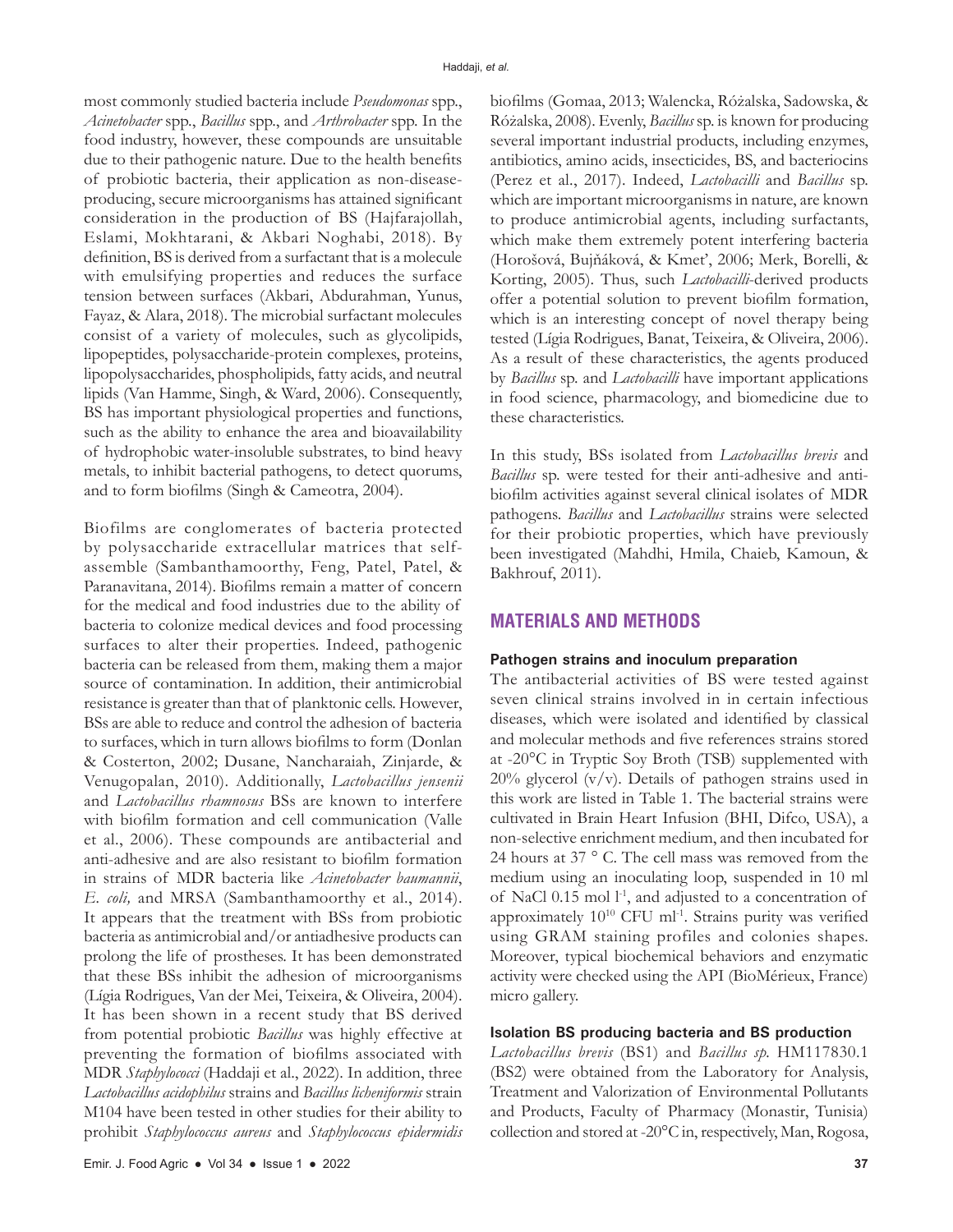**Table 1: The list of tested pathogen bacteria**

|                 | <b>Strain</b>            | Gram<br>stain | Origin                                           |
|-----------------|--------------------------|---------------|--------------------------------------------------|
| <b>PB1</b>      | Enterococcus faecalis C1 | $+$           | Oral cavity                                      |
| PB <sub>2</sub> | Enterococcus faecalis C2 | $^{+}$        | Oral cavity                                      |
| PB <sub>3</sub> | Enterococcus faecalis R  | $+$           | Reference strain<br>(ATCC 29212)                 |
| PB <sub>4</sub> | Streptococcus mutans C   | $+$           | Oral cavity<br>(API 20 5040710)                  |
| <b>PB5</b>      | Staphylococcus aureus C  | $+$           | Clinical strain<br>(CHU Farhat<br>Hached Sousse) |
| PB <sub>6</sub> | Staphylococcus aureus R  | $^{+}$        | Reference strain<br>(ATCC 25923)                 |
| PB <sub>7</sub> | E. coli R                |               | Reference strain<br>(ATCC 35218)                 |
| PB 8            | E. coli C                |               | Clinical strain<br>(CHU Farhat<br>Hached Sousse) |
| PB <sub>9</sub> | Salmonella Typhimurium R |               | Reference strain<br>(DT104)                      |
| <b>PB 10</b>    | Pseudomonas aeruginosa R |               | Reference strain<br>(ATCC 27853)                 |
| PB 11           | Pseudomonas aeruginosa C |               | Clinical strain<br>(Regional Hospital<br>Gafsa)  |

C: clinical strain

R: Reference strain PB: Pathogenic Bacteria

Sharpe (MRS; Lab M, Bury, UK) and BHI supplemented with 20% glycerol  $(v/v)$ . Probiotic properties have previously been investigated for these strains (Mahdhi et al., 2011; Mahdhi, Kamoun, Messina, & Bakhrouf, 2012). For the *Lactobacillus brevis* strain, a biochemical identification was performed using the API-50 CHL system (BioMerieux, Marcy-l'Étoile, France) according to the manufacturer's recommendations. The results were observed with a microbiological mini-Api automate (bioMerieux). In addition, their enzymatic profile was characterized using the API-ZYM systems (bioMerieux).

Then, the two strains were cultivated and incubated for 2 days at 37 ° C with vigorous shaking. Four percent (4%) of filtered olive oil (pore size 0.45 mm; Millipore) was added to the culture medium as a carbon source. Floating excess-substrate on the surface of culture was discarded using appropriate flasks. Then, bacterial cells were eliminated by centrifugation at 5000 rpm for 20 min. The supernatant of the culture was filtered through the sterile filter of 0.45µm and acidified to pH 2 with 6 M of HCl before incubation overnight at room temperature (25°C). The extraction was repeated three times by equal volume (v/v) of ethyl acetate. The obtained organic phase was dried over anhydrous sodium sulfate  $(Na_2SO_4)$  and evaporated using a rotavapor. The crude BSs were incubated overnight at 37°C to remove traces of solvent. The BS production was expressed in g/l (Habib et al., 2020).

#### **Oil displacement test**

Oil displacement activity was evaluated according to Habib et al., (Habib et al., 2020). Distilled water (20 ml) was poured into a clean petri dish (85 mm diameter) and then 300 µL of oil sample was added to the surface of the distilled water until a thin and even layer of oil was established. Then, an equal volume of the solution containing the BS1 or BS2 was dropped onto the oil surface. The formation of a clear zone as the indication for the presence of a BS was then observed qualitatively. In this assay, distilled water was used as the negative control however 0.1% SDS was employed as positive control. All experiments were performed in triplicate.

#### **Physicochemical characterization of cell surfaces**

The MATS test (microbial adhesion to solvents) was carried out according to the methodology developed by Rosemberg et al. in 1986 (Rosenberg, Gutnick, & Rosenberg, 1980) and modified by Bellon-Fontaine et al. (Bellon-Fontaine, Rault, & Van Oss, 1996) to evaluate the Lewis acid-base properties and the hydrophilic/hydrophobic nature of bacterial surfaces. This method is based on the degree of adhesion to various liquid hydrocarbons; in this protocol, n-hexadecane is used as a solvent. This test is applied for non-treated and treated bacteria with BS (50 mg/ml). A bacterial suspension containing about  $10^8$  CFU ml<sup>-1</sup> in 2.4 ml of 0.15 mol l<sup>-1</sup> NaCl and 0.4 ml of solvent was vortexed for 2 min to form an emulsion. The mixture was left to stand for 30 min to ensure complete separation of the two phases. The optical density of the liquid phase was measured at 580 nm. The percentage of adhesion to the solvent was calculated by the equation: % Adh =  $(1 - A/A0) * 100$ , where A0 is the absorbance of the bacterial suspension before mixing and A is the absorbance after mixing (Meylheuc, Van Oss, & Bellon‐Fontaine, 2001).

### **Anti-Adhesive activity**

After conditioning with different concentrations of BS  $(50 \text{ mg/ml}$  to 12.5 mg/ml), 100  $\mu$ l of bacterial suspension (109 CFU/well) was added to polystyrene microtiter plates and incubated at 37°C for 24 h. TSB with 2% glucose was used as a negative control and the bacterial suspensions were not treated with the supernatant as a positive control. Unattached bacteria were removed by washing the wells three times with PBS (PBS (7 mM  $\text{Na}_{2}\text{HPO}_{4}$ , 3 mM NaH<sub>2</sub>PO<sub>4</sub>, and 130 mM NaCl at pH 7.4). The adherent microorganisms were fixed for 15 min with 100 µl of 95% ethanol. The wells were then stained with 200 µl of crystal violet (1% aqueous solution  $w/v$ ) for 5 min. Then, unbound crystal violet was removed and the wells were washed 3 times with 300  $\mu$ l of sterile distilled water. The water was then cleared and the microtiter plate was air-dried for 3 to 4 h. The quantitative analysis of bacterial adhesion was performed by reading the optical density of the wells using an automated MultiSkan reader (GIO, De Vitae,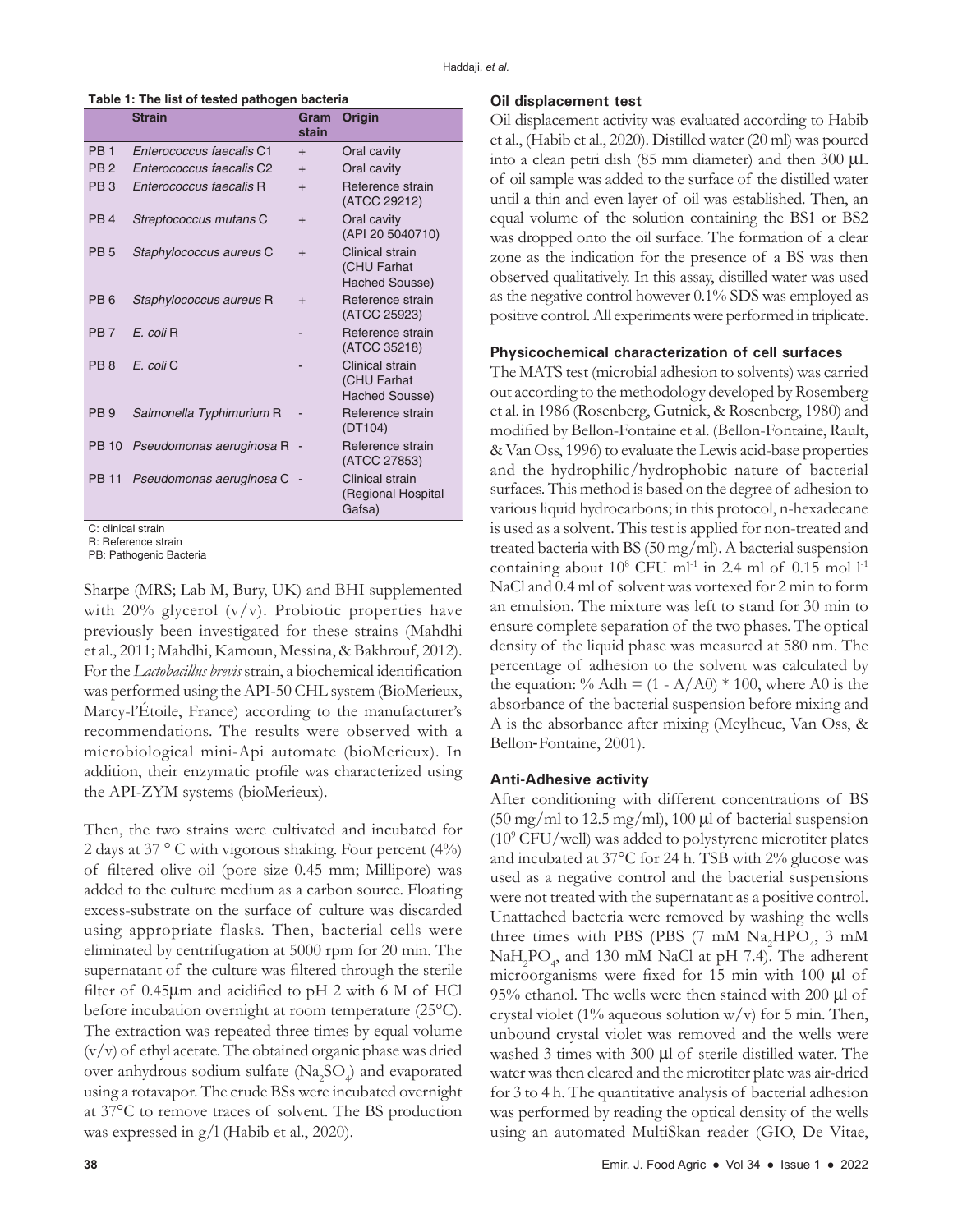Rome, Italy) at 570 nm. Biofilm formation was categorized as highly positive (OD<sub>570</sub>  $\geq$  1), low-grade positive (0.1  $\leq$  $OD_{570}$  < 1), or negative (OD<sub>570</sub> < 0.1).

## **Statistical analysis**

The statistical analysis was performed on SPSS v.17.0 statistics software (SPSS Inc., Chicago, IL). The statistical differences and significance were assessed by the ANOVA test;  $P \leq$ 0.05 was considered significant. The statistical analysis was performed between the control cell and the stressed cell.

# **RESULTS**

#### **Oil displacement test**

The two BS produced from *Lactobacillus brevis* (BS1) and *Bacillus sp.* (BS2) are tested by the oil-spreading test. As indicated in the results summarized in the Table 2, in this test, a larger diameter indicates that the testing solution has a higher surface activity, which is an indirect measure of surface activity. Depending on the concentration and type of BS, the diameter of the clear zone varies. At 50 mg/ml, BS1 exhibits a halo of 2.4 cm and BS2 has a halo of 2.1 cm. With a concentration of 100 mg/ml, they represent clear areas with diameters of 5.3 and 4.8 cm respectively. The results show that the diameter of the halo increases with the concentration of BS and that BS1 presents the best BS reducing oil-water tension.

## **Cell surface characterization**

Studying the affinity of bacteria with and without BS with n-hexadecane allowed us to evaluate the effect of BS on the membrane properties of the pathogens investigated in this work. Table 3 shows that the treatment with the BS affect significantly the surface hydrophobicity of the various pathogenic bacteria, whether they are reference strains or strains of clinical origin. Hydrophobicity is evaluated by measuring the percentage of cells that adhere to hexadecane. Indeed, when the proportion of cells adhering to hexadecane was greater than 55%, cells were strongly hydrophobic, moderately hydrophobic (30-54%), moderately hydrophilic (10-29%), and strongly hydrophilic (<10%) (Chae, Schraft, Hansen, & Mackereth, 2006). Accordingly, the studied strains are highly attracted to n-hexadecane and are classified as strongly hydrophobic from their adhesion to hexadecane exceeding 55%. PB 3, PB 4, and PB 10 are the most hydrophobic, having reached more than 90% of adhesion to hexadecane. After treatment with BS1, for five strains such as PB1, BP4, PB6, PB7, PB10, and PB11, the affinity for n-hexadecane decreased and the compound became more hydrophilic when the adhesion is ranged from 10 to 29%. Yet, The PB9 strain presented a strongly hydrophilic character and other strains became moderately hydrophobicc. On the other hand, all strains **Table 2: Test results of oil displacement of the two biosurfactants producing strains.**

|                          | Average clear zone (cm) |                 |  |  |
|--------------------------|-------------------------|-----------------|--|--|
| <b>SB/Concentrations</b> | <b>BS1</b>              | BS <sub>2</sub> |  |  |
| $50 \text{ mg/ml}$       | $2.4*+0.09$             | $2.1 * + 0.11$  |  |  |
| $100$ mg/ml              | $5.3*+0.13$             | $4.8*+0.16$     |  |  |
| * $P < 0.05$             |                         |                 |  |  |

| Table 3: Percentage affinity of treated and non-treated |
|---------------------------------------------------------|
| bacterial cells with biosurfactants to n-               |

|               | <b>Strain</b>   | % Adhesion (mean $\pm$ SD) |                      |                  |  |
|---------------|-----------------|----------------------------|----------------------|------------------|--|
|               |                 | <b>Without BS</b>          | With BS <sub>1</sub> | <b>With BS 2</b> |  |
| Gram positive | PB <sub>1</sub> | $82.5*+2.5$                | $25.3*+0.5$          | $44.5* \pm 1.1$  |  |
| bacteria      | PB <sub>2</sub> | $70.5*+1.2$                | $31* + 1.2$          | $39.5 \pm 2.2$   |  |
|               | PB <sub>3</sub> | $92.3*+2.8$                | $37+0.8$             | $25*+1.4$        |  |
|               | PB <sub>4</sub> | $93.8*+0.1$                | $20.3*+0.6$          | $38.7* \pm 0.7$  |  |
|               | <b>PB5</b>      | $83.9*+0.3$                | $39.6*+3.1$          | $40.9*+2.1$      |  |
|               | PB <sub>6</sub> | $73.2*+3.2$                | $29.7*+1.8$          | $45.7* \pm 1.5$  |  |
| Gram          | PB <sub>7</sub> | $85.4 + 4.1$               | $16* + 0.2$          | $39.2*+2.9$      |  |
| negative      | PB <sub>8</sub> | $75.5*+3.7$                | $36.3*+2.6$          | $43.1* \pm 3.1$  |  |
| bacteria      | PB <sub>9</sub> | $86.1*+2.3$                | $6.6* \pm 0.2$       | $39.9 + 1.9$     |  |
|               | <b>PB 10</b>    | $91.5*+1.5$                | $29.5 \pm 1.3$       | $38.2* \pm 1.6$  |  |
|               | <b>PB 11</b>    | $58.7*+0.3$                | $28.4* \pm 1.7$      | $42.1 \pm 0.8$   |  |

hexadecane used in MATS test

 $*P < 0.05$ 

became moderately hydrophobic after treatment with BS2 except for strain PB3 that became moderately hydrophilic.

## **BS Anti-Adhesive assay**

In a 96-well plate containing BS or without BS, we tested the biofilm formation of pathogenic strains. This study was accomplished to evaluate the adhesion characteristics and the conditioning effect of BS as a function of concentration. Table 4 illustrates the data obtained from these experiments. There was a significant decline in adhesion of all bacteria studied in all tested conditions after treatment with BS1 and BS2. By increasing the concentration of BS-1, adhesion is reduced more effectively. After treatment with BS-1 with 50 mg/ml, reaching 69–73% of inhibition on bacterial attachment respectively for *Streptococcus mutans* C (PB4) and *Salmonella Typhimurium* R (PB9). The conditioning with BS-2 significantly decreased bacterial adherence at all concentrations evaluated, while to a lesser degree than BS1. *Staphylococcus aureus* (PB5 and PB6) showed approximately the same adhesive behavior after treatment with the two tested BSs at different concentrations. The clinical strain of *Pseudomonas aeruginosa* (PB 11) showed a significant increment ( $P < 0.05$ ) in adhesion after treatment with BS2 at the concentration of 12.5mg/ml and 25mg/ml, represented by the negative values in Table 4.

## **DISCUSSION**

In the industrial and medical world, BS molecules are produced by a variety of microorganisms, including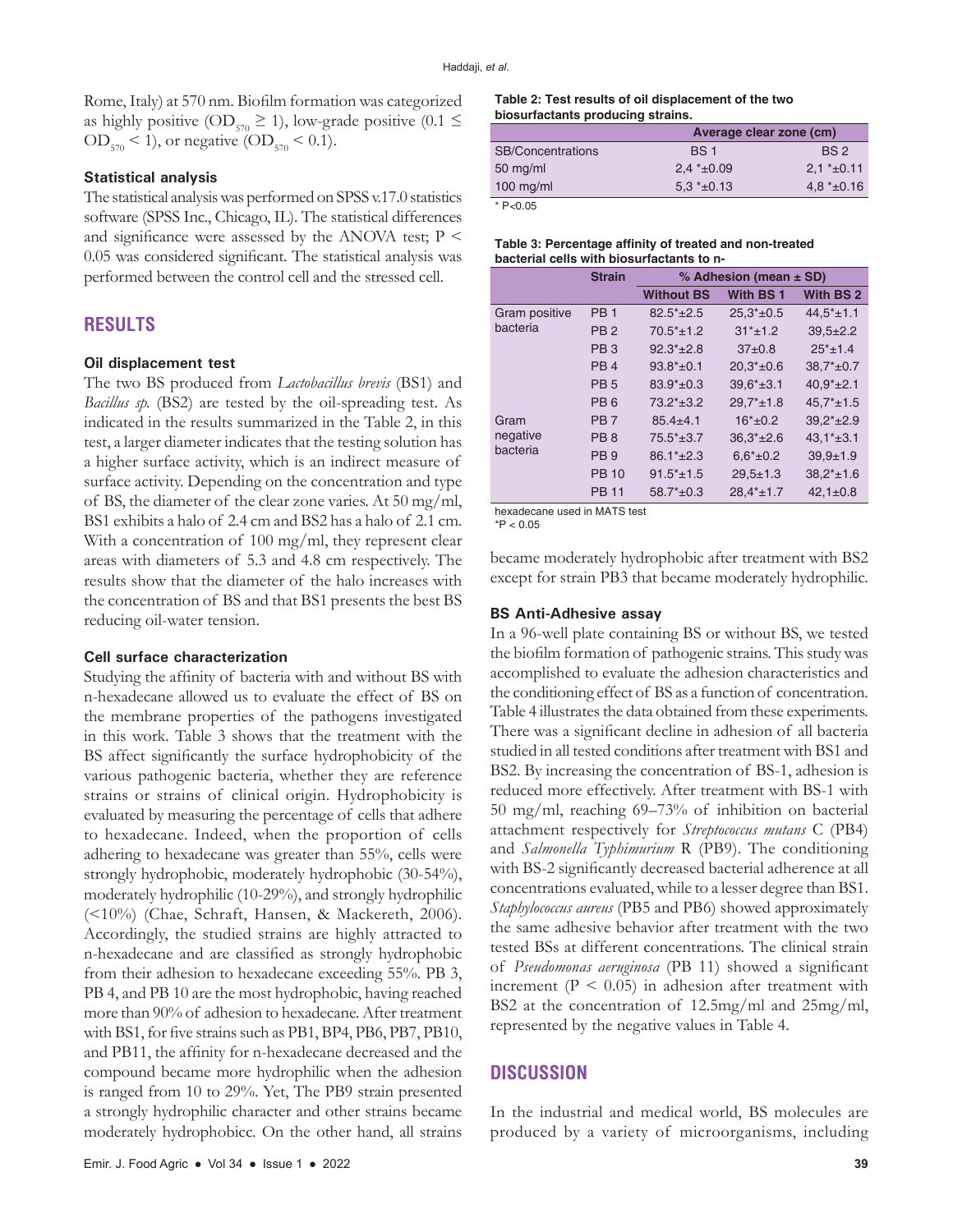| Bacterial adhesion inhibition (%) |                 |                |              |         |            |              |                   |         |
|-----------------------------------|-----------------|----------------|--------------|---------|------------|--------------|-------------------|---------|
|                                   | <b>Strain</b>   | <b>Control</b> | <b>BS1</b>   |         | <b>BS2</b> |              |                   |         |
|                                   |                 |                | $12.5$ mg/ml | 25mg/ml | 50mg/ml    | $12.5$ mg/ml | 25mg/ml           | 50mg/ml |
| Gram positive bacteria            | PB <sub>1</sub> | $0.00*$        | $48*$        | $52*$   | $56*$      | $44*$        | $49*$             | $55*$   |
|                                   | PB <sub>2</sub> | $0.00*$        | $50*$        | $51*$   | $55*$      | 49*          | $49*$             | $54*$   |
|                                   | PB <sub>3</sub> | $0.00*$        | $6*$         | $17*$   | 15         | $2^*$        | $10*$             | $8*$    |
|                                   | PB <sub>4</sub> | $0.00*$        | $63*$        | $67*$   | $69*$      | 66*          | 68*               | $67*$   |
|                                   | PB <sub>5</sub> | $0.00*$        | $28*$        | $37*$   | $37*$      | $24*$        | 27                | $29*$   |
|                                   | PB <sub>6</sub> | $0.00*$        | $15*$        | $38*$   | $32*$      | $26*$        | $30*$             | 33      |
| Gram negative bacteria            | PB <sub>7</sub> | $0.00*$        | $30*$        | $56*$   | $62*$      | $42*$        | $47*$             | 49*     |
|                                   | PB <sub>8</sub> | $0.00*$        | $43*$        | 45      | 46*        | $31*$        | 34                | $35*$   |
|                                   | PB <sub>9</sub> | $0.00*$        | $62*$        | $64*$   | $73*$      | $62*$        | $64*$             | $65*$   |
|                                   | <b>PB 10</b>    | $0.00*$        | $45*$        | 48*     | 49*        | $32*$        | $41*$             | $44*$   |
|                                   | <b>PB 11</b>    | $0.00*$        | $11*$        | $11*$   | 15         | $-7*$        | $-1$ <sup>*</sup> | $4^*$   |

#### **Table 4: Biosufactants Anti‑Adhesive Activity**

 $*P < 0.05$ 

*Pseudomonas*, *Burkholderia*, *Lactobacillus*, and *Bacillus* sp. (Crouzet et al., 2020; Lígia Rodrigues et al., 2006). It had been widely reported that strains of the genera Bacillus and Lactobacillus could produce BS, which was used as a pharmaceutical and food additive (Ghasemi, Moosavi-Nasab, Setoodeh, Mesbahi, & Yousefi, 2019; Gudiña, Teixeira, & Rodrigues, 2011; Morais et al., 2017; Satpute et al., 2016). This study used oil displacement testing to determine the BS production of each strain. It was found that *L. brevis* produced the best BS with a clear zone larger than *Bacillus* spp. This clearing zone on the oil surface correlates with BS activity in the supernatant, which displaces the oil. According to our findings, BS quantity is linearly related to clearing zone diameter in previous studies that examined pure BS (Sari, Kusharyoto, & Artika, 2014; Walter, Syldatk, & Hausmann, 2010). *Lactobacillus* BSs are mainly composed of polysaccharide side chains, phosphates, and proteins, and are classified mainly as glycolipids or glycolipoproteins (Foschi et al., 2017). Besides their antimicrobial properties, the molecules are also antifungal and antibacterial, with antibacterial properties against *Candida albicans* and *Escherichia coli*, as well as *Staphylococcus saprophyticus*, *Enterobacter aerogenes*, and *Klebsiella pneumonia* (Morais et al., 2017). A potent antimicrobial and antiadhesive property of *Lactobacillus paracasei* ssp. *paracasei* A20 from Portuguese dairy plants, for example, has been demonstrated (Gudiña, Rocha, Teixeira, & Rodrigues, 2010). Furthermore, a cell-free BS with antimicrobial properties was produced by *Lactobacillus acidophilus*, *Lactobacillus pentosus*, and *Lactobacillus fermentum* in Malaysia (Hassan, 2018). The BSs produced by *Pediococcus dextrinicus* SHU1593 also have antimicrobial effects against *Bacillus cereus*, *E. aerogenes*, and *Salmonella typhimurium* (Ghasemi et al., 2019). Researchers have also used the same approach to identify antimicrobial BSs in members of the *Bacillus* species, such as surfactin, a lipopeptide BS made of hexapeptides and b-hydroxy esters. As a matter of fact, *Bacillus* bacteria produce antimicrobial molecules

(Perez et al., 2017). The surfactin biosynthesis pathway derived from *Bacillus* species shares many similarities with the pathway used by several strains of *L. plantarum*, *L. inners*, *L. reuteri*, and *L. brevis* in a recent study (De Giani, Zampolli, & Di Gennaro, 2021). All of these studies confirm our findings regarding the anti-adhesion activities of the BS produced from *Lactobacillus brevis* and *Bacillus* sp. Indeed, due to their complex chemical structures, biological surfactants possess outstanding physical properties. Hydrophobic and hydrophilic regions are not separated as in chemical surfactants, instead, they are grouped in a mosaic pattern (Otzen, 2017). The spherical nature of Surfactins at the interface allows them to form spherical structures. Because of this, their complexity is greater. For glycolipid BS, for example, rhamnolipids and sophorolipids, surface-active properties depend on the hydrophobic region size and saturation, as well as the presence of sugar groups and levels of acetylation (Otzen, 2017). The amphiphilicity of rhamnolipids allows them to easily insert into membranes under sub-CMC concentrations, modifying membrane structure and removing lipopolysaccharides, usually in conjunction with hydrophobic rhamnolipid precursors (Otzen, 2017). Identifying pure surfactants is based on the critical micelle concentration (CMC) as a chemicalphysical parameter, which impacts surface activity and self-assembled aggregation (Perinelli et al., 2020). As a consequence, anti-adhesive activity of BS appears to be affected by the type of BS, microorganisms, and surface characteristics (Walencka et al., 2008). In this study, the BS1 and BS2 treatments reduced adhesion of all bacteria studied and in all conditions evaluated. By increasing the concentration of BS1, the reduction in adhesion on polystyrene surface increased.Additionally, BS2 significantly decreased bacterial attachment to polystyrene surface at all concentrations studied, although to a lesser extent than BS1. The attachment to hexadecane was examined with five strains treated with BS1, including PB1, BP4, PB6, PB7, and PB10. The adhesion to n-hexadecane has been reduced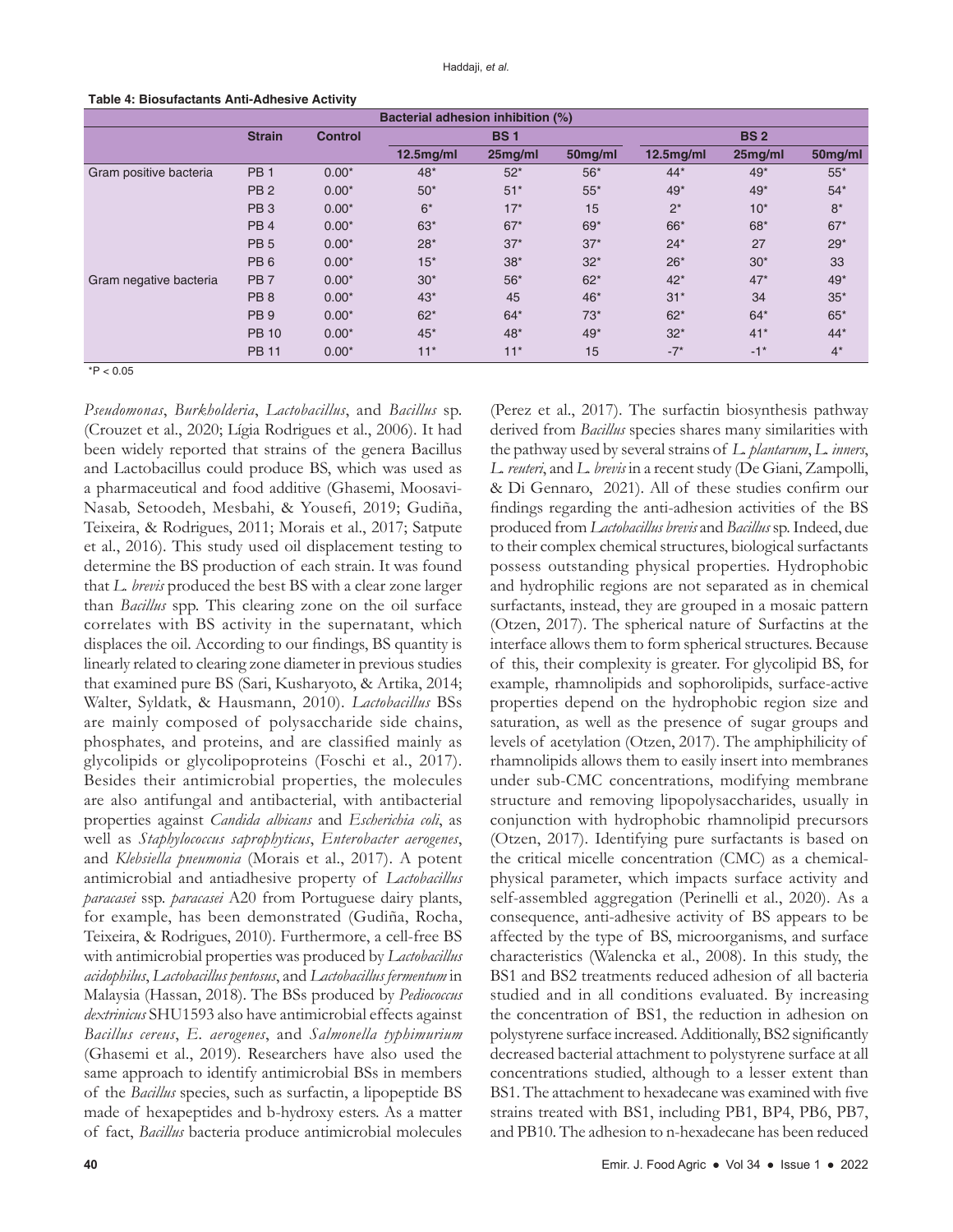between 10 and 29% after treatment. The PB9 strain was highly hydrophilic, whereas other strains were moderately hydrophilic. In contrast, all strains became moderately hydrophobic after treatment with BS2 except for strain PB3, which became moderately hydrophilic. Researchers have also studied the interaction of BSs with metal surfaces, demonstrating that corrosion-causing external environments are oriented toward the tails of lipophilic BSs, and metal surfaces toward their lipophobic heads (Fenibo, Ijoma, Selvarajan, & Chikere, 2019). Additionally, BSs are antimicrobial reduce the biomass of sulfatereducing bacteria, and prohibit the growth of biofilm, both potentially corrosion-producing chemicals (Astuti, Purwasena, & Putri, 2018; Basafa & Hawboldt, 2019). Other studies (Haddaji et al., 2022; LR Rodrigues, Banat, Van der Mei, Teixeira, & Oliveira, 2006) suggested that BS reduced hydrophobic interactions, thus decreasing bacteria's adhesion, validating our findings. The hydrophobic surface is especially colonized by microorganisms due to its ability to facilitate close interaction between microbes and substrate, reducing interfacial moisture (LR Rodrigues et al., 2006). Thus, a BS conditioning a surface could result in a decrease of microbial attachment, as the surface will become more hydrophilic (Zeraik & Nitschke, 2010). Indeed, these data support our results. There are other factors that may affect the adhesion process, such as the surfaces on which microorganisms adhere, bacterial fimbriae and flagella, surface proteins, as well as extracellular polymeric substances produced by bacteria (Jin & Marshall, 2020; Zheng et al., 2021). Additionally, the interaction between cells and their environment is also dependent on the presence of carboxylic, phosphatic, and amino groups on their surfaces. According to numerous reports, rhamnolipids alter the surface chemistry of cells, but the impact of different BSs varies depending on the microorganism. Lipopolysaccharide, saturated alcohols, carboxyl groups, phosphoryl groups, and amine groups have been observed to change on the cell's surface (Bai et al., 2017; Ma et al., 2018; Mohanty & Mukherji, 2013).

Finally, BS can modify Gram-negative bacteria's wall structure, however, it can also modify Gram-positive bacteria's wall structure by altering one of its structural components. By reducing the interfacial tension and promoting bacterial detachment, BS penetrates and adsorbs at the interface between the solid surface and the attached bacteria, inhibiting lichenysin biofilm formation (Coronel‐León, Marqués, Bastida, & Manresa, 2016).

# **CONCLUSION**

BSs possess a myriad of attractive properties that make them potentially useful for medical applications. These compounds have antioxidant, antifungal, and antiviral effects. Numerous studies conducted on probiotics demonstrate the growing interest that the scientific community is placing in the therapeutic potential of these microorganisms. A significant need for new antimicrobials and antifungals has arisen as a result of the increased resistance of pathogenic organisms. There may be a new source of antimicrobials and antifungal drugs in probiotics and their BSs. We demonstrated significant *in vitro* antibacterial and antibiofilm activity for BS1 and BS2 produced from *Lactobacillus brevis* and *Bacillus* spp. against several clinical strains such as *Enterococcus faecali*, *Streptococcus mutans*, *Staphylococcus aureus*, *E. coli*, *Salmonella Typhimurium*, and *Pseudomonas aeruginosa*. Therefore, BS1 and BS2 could prevent biofilm formation and eliminate biofilms already formed by pathogenic bacteria. Consequently, they are useful in bioremediation processes involving hydrophobic cells to protect the environment. A number of biomedical and health-related fields can benefit from BSs, but research on human cells and natural microbes needs to be conducted.

## **ACKNOWLEDGMENTS**

This research has been funded by the Scientific research Deanship at the University of Ha'il – Saudi Arabia through project number RG-191248.

## **Conflict of interest**

The authors declare that they have no competing interests

## **REFERENCES**

- Akbari, S., N. H. Abdurahman, R. M. Yunus, F. Fayaz and O. R. Alara. 2018. Biosurfactants a new frontier for social and environmental safety: A mini review. Biotechnol. Res. Innov. 2: 81-90.
- Astuti, D., I. A. Purwasena and F. Z. Putri. 2018. Potential of biosurfactant as an alternative biocide to control biofilm associated biocorrosion. J. Environ. Sci. Technol. 11: 104-111.
- Bai, N., S. Wang, R. Abuduaini, M. Zhang, X. Zhu and Y. Zhao. 2017. Rhamnolipid-aided biodegradation of carbendazim by *Rhodococcus* sp. D-1: Characteristics, products, and phytotoxicity. Sci. Total Environ. 590: 343-351.
- Basafa, M. and K. Hawboldt. 2019. Reservoir souring: sulfur chemistry in offshore oil and gas reservoir fluids. J. Pet. Explor. Prod. Technol. 9: 1105-1118.
- Bellon-Fontaine, M. N., J. Rault and C. Van Oss. 1996. Microbial adhesion to solvents: A novel method to determine the electrondonor/electron-acceptor or Lewis acid-base properties of microbial cells. Colloids Surf B Biointerfaces. 7:47-53.
- Berendonk, T. U., C. M. Manaia, C. Merlin, D. Fatta-Kassinos, E. Cytryn, F. Walsh and M. N. Pons. 2015. Tackling antibiotic resistance: The environmental framework. Nat. Rev. Microbiol. 13: 310-317.
- Chae, M. S., H. Schraft, L. T. Hansen and R. Mackereth. 2006. Effects of physicochemical surface characteristics of *Listeria monocytogenes* strains on attachment to glass. Food Microbiol.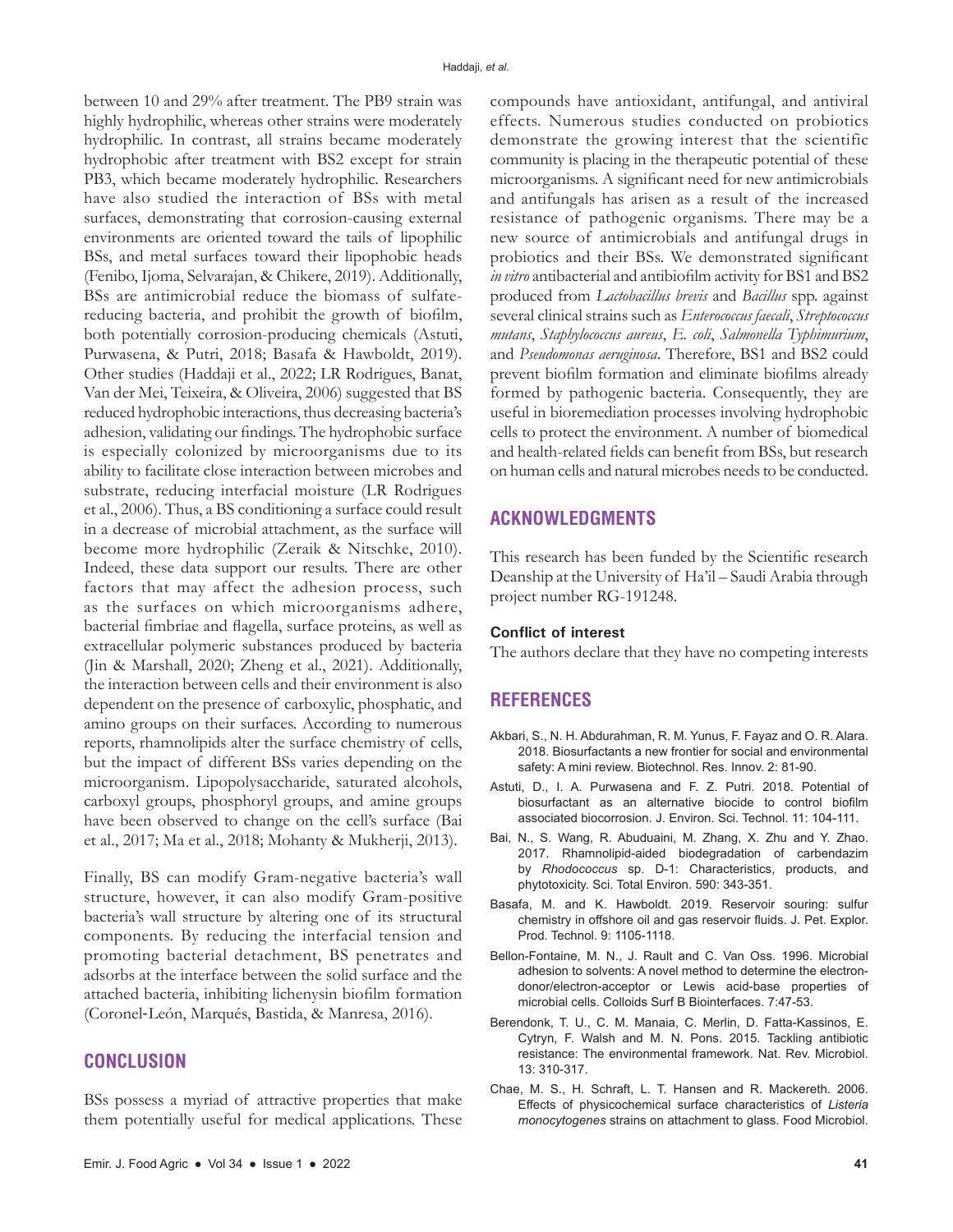23: 250-259.

- Coronel‐León, J., A. Marqués, J. Bastida and A. Manresa. 2016. Optimizing the production of the biosurfactant lichenysin and its application in biofilm control. J. Appl. Microbiol. 120: 99-111.
- Crouzet, J., A. Arguelles-Arias, S. Dhondt-Cordelier, S. Cordelier, J. Pršić, G. Hoff and M. Ongena. 2020. Biosurfactants in plant protection against diseases: Rhamnolipids and lipopeptides case study. Front. Bioeng. Biotechnol. 8: 1014.
- De Giani, A., J. Zampolli and P. Di Gennaro. 2021. Recent trends on biosurfactants with antimicrobial activity produced by bacteria associated with human health: Different perspectives on their properties, challenges, and potential applications. Front. Microbiol. 12: 678.
- Donlan, R. M. and J. W. Costerton. 2002. Biofilms: Survival mechanisms of clinically relevant microorganisms. Clin. Microbiol. Rev. 15: 167-193.
- Dusane, D. H., Y. V. Nancharaiah, S. S. Zinjarde and V. P. Venugopalan. 2010. Rhamnolipid mediated disruption of marine Bacillus pumilus biofilms. Colloids Surf B Biointerfaces. 81: 242-248.
- Fenibo, E. O., G. N. Ijoma, R. Selvarajan and C. B. Chikere. 2019. Microbial surfactants: The next generation multifunctional biomolecules for applications in the petroleum industry and its associated environmental remediation. Microorganisms. 7: 581.
- Foschi, C., M. Salvo, R. Cevenini, C. Parolin, B. Vitali and A. Marangoni. 2017. Vaginal lactobacilli reduce *Neisseria gonorrhoeae* viability through multiple strategies: An *in vitro* study. Front. Cell. Infect. Microbiol. 7: 502.
- Garbisu, C., O. Garaiyurrebaso, A. Lanzén, I. Álvarez-Rodríguez, L. Arana, F. Blanco and I. Alkorta. 2018. Mobile genetic elements and antibiotic resistance in mine soil amended with organic wastes. Sci. Total Environ. 621: 725-733.
- Ghasemi, A., M. Moosavi-Nasab, P. Setoodeh, G. Mesbahi and G. Yousefi. 2019. Biosurfactant production by lactic acid bacterium *Pediococcus dextrinicus* SHU1593 grown on different carbon sources: Strain screening followed by product characterization. Sci. Rep. 9: 1-12.
- Gomaa, E. Z. 2013. Antimicrobial activity of a biosurfactant produced by *Bacillus licheniformis* strain M104 grown on whey. Braz. Arch. Biol. Technol. 56: 259-268.
- Gudiña, E. J., V. Rocha, J. Teixeira and L. Rodrigues. 2010. Antimicrobial and antiadhesive properties of a biosurfactant isolated from *Lactobacillus paracasei* ssp. *paracasei* A20. Lett. Appl. Microbiol. 50: 419-424.
- Gudiña, E. J., J. A. Teixeira and L. R. Rodrigues. 2011. Biosurfactantproducing lactobacilli: Screening, production profiles, and effect of medium composition. Appl. Environ. Soil Sci. 2011: 201254.
- Habib, S., S. A. Ahmad, W. L. Wan Johari, M. Y. Abd Shukor, S. A. Alias, J. Smykla and N. A. Yasid. 2020. Production of lipopeptide biosurfactant by a hydrocarbon-degrading Antarctic *Rhodococcus*. Int. J. Mol. Sci. 21: 6138.
- Haddaji, N., K. Ncib, W. Bahia, M. Ghorbel, N. Leban, N. Bouali and A. Mahdhi. 2022. Control of multidrug-resistant pathogenic staphylococci associated with vaginal infection using biosurfactants derived from potential probiotic *Bacillus* strain. Fermentation. 8: 19.
- Hajfarajollah, H., P. Eslami, B. Mokhtarani and K. A. Noghabi. 2018. Biosurfactants from probiotic bacteria: A review. Biotechnol. Appl. Biochem. 65: 768-783.
- Hassan, Z. 2018. The biosurfactant and antimicrobial activity of lactic acid bacteria isolated from different sources of fermented foods. Asian J. Pharm. Res. Dev. 6: 60-73.
- Horošová, K., D. Bujňáková and V. Kmeť. 2006. Effect of lactobacilli on *E. coli* adhesion to Caco-2 cells *in vitro*. Folia Microbiol. 51: 281-282.
- Jin, X. and J. S. Marshall. 2020. Mechanics of biofilms formed of bacteria with fimbriae appendages. PLoS One. 15: e0243280.
- Ma, Z., J. Liu, R. P. Dick, H. Li, D. Shen, Y. Gao and W. Ling. 2018. Rhamnolipid influences biosorption and biodegradation of phenanthrene by phenanthrene-degrading strain *Pseudomonas* sp. Ph6. Environ. Pollut. 240: 359-367.
- Mahdhi, A., Z. Hmila, K. Chaieb, F. Kamoun and A. Bakhrouf. 2011. Probiotic properties of halophilic *Bacillus* strains enhance protection of Artemia culture against pathogenic *Vibrio*. Aquat. Biol. 13: 225-231.
- Mahdhi, A., F. Kamoun, C. Messina and A. Bakhrouf. 2012. Probiotic properties of Brevibacillus brevis and its influence on sea bass (*Dicentrarchus labrax*) larval rearing. Afr. J. Microbiol. Res. 6: 6487-6495.
- Merk, K., C. Borelli and H. C. Korting. 2005. Lactobacilli-bacteria-host interactions with special regard to the urogenital tract. Int. J. Med. Microbiol. 295: 9-18.
- Meylheuc, T., C. Van Oss and M. N. Bellon‐Fontaine. 2001. Adsorption of biosurfactant on solid surfaces and consequences regarding the bioadhesion of *Listeria monocytogenes* LO28. J. Appl. Microbiol. 91: 822-832.
- Mohanty, S. and S. Mukherji. 2013. Surfactant aided biodegradation of NAPLs by Burkholderia multivorans: Comparison between Triton X-100 and rhamnolipid JBR-515. Colloids Surf B Biointerfaces. 102: 644-652.
- Morais, I., A. Cordeiro, G. Teixeira, V. Domingues, R. Nardi, A. Monteiro and V. Santos. 2017. Biological and physicochemical properties of biosurfactants produced by *Lactobacillus jensenii* P 6A and *Lactobacillus gasseri* P 65. Microb. Cell Fact. 16: 1-15.
- WHO. 2014. Global Status Report on Noncommunicable Diseases 2014. World Health Organization, Geneva.
- WHO. 2017. Food Safety. World Health Organization, Geneva. AVaialble from: https://www.who.int/news-room/fact-sheets/ detail/food-safety
- Otzen, D. E. 2017. Biosurfactants and surfactants interacting with membranes and proteins: same but different? Biochim. Biophys. Acta Biomembr. 1859: 639-649.
- Perez, K. J., J. D. S. Viana, F. C. Lopes, J. Q. Pereira, D. M. Dos Santos, J. S. Oliveira and A. Brandelli. 2017. *Bacillus* spp. Isolated from puba as a source of biosurfactants and antimicrobial lipopeptides. Front. Microbiol. 8: 61.
- Perinelli, D. R., M. Cespi, N. Lorusso, G. F. Palmieri, G. Bonacucina and P. Blasi. 2020. Surfactant self-assembling and critical micelle concentration: One approach fits all? Langmuir. 36: 5745-5753.
- Rodrigues, L., I. M. Banat, J. Teixeira and R. Oliveira. 2006. Biosurfactants: potential applications in medicine. J. Antimicrob. Chemother. 57: 609-618.
- Rodrigues, L., I. M. Banat, H. Van der Mei, J. Teixeira and R. Oliveira. 2006. Interference in adhesion of bacteria and yeasts isolated from explanted voice prostheses to silicone rubber by rhamnolipid biosurfactants. J. Appl. Microbiol. 100: 470-480.
- Rodrigues, L., H. Van der Mei, J. A. Teixeira and R. Oliveira. 2004. Biosurfactant from *Lactococcus lactis* 53 inhibits microbial adhesion on silicone rubber. Appl. Microbiol. Biotechnol. 66: 306-311.
- Rosenberg, M., D. Gutnick and E. Rosenberg. 1980. Adherence of bacteria to hydrocarbons: A simple method for measuring cellsurface hydrophobicity. FEMS Microbiol. Lett. 9: 29-33.